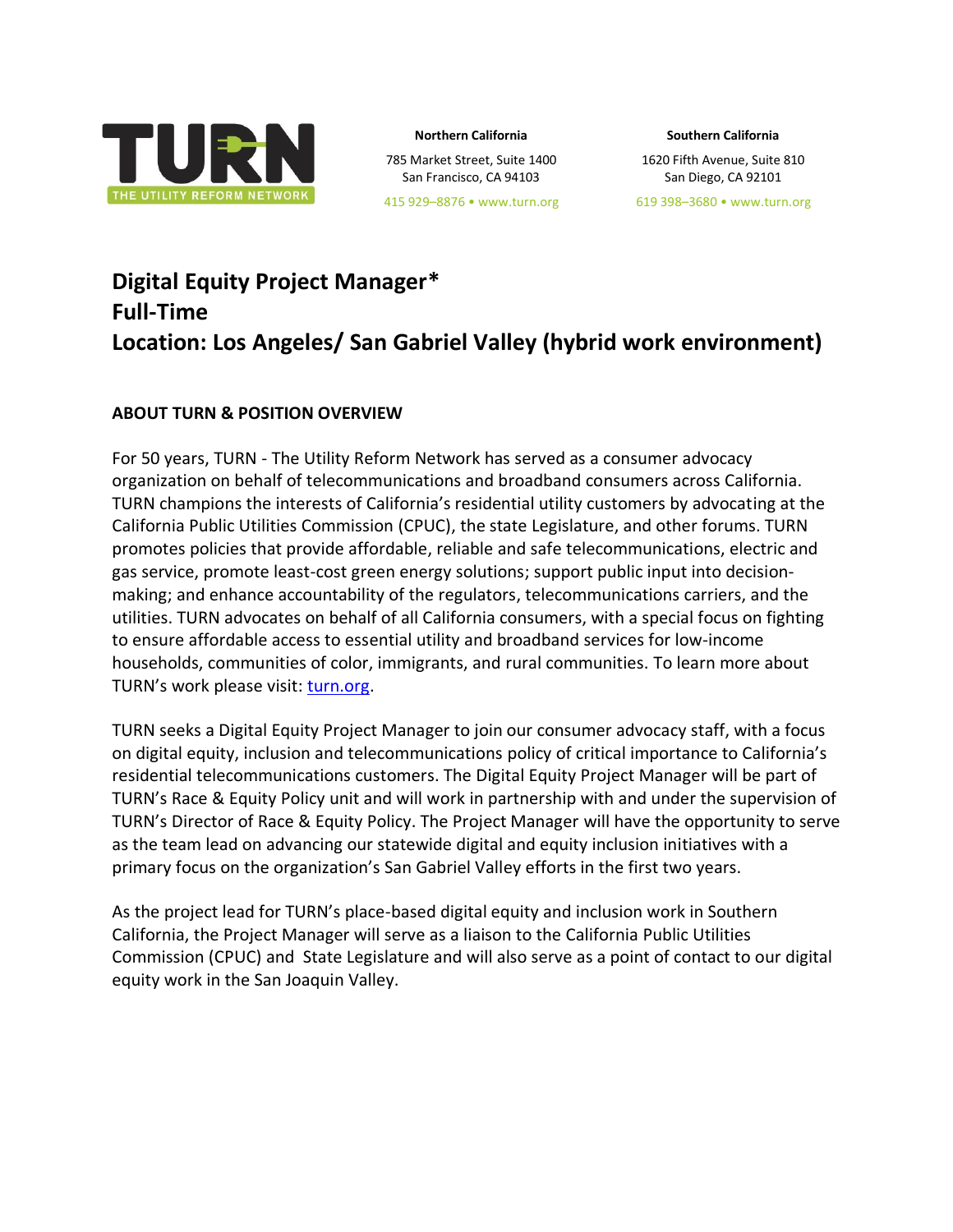#### **KEY AREAS OF RESPONSIBILITY**

The Project Manager will be responsible for the following four priority areas:

#### **1. Coalition-Building & Relationship Management with Community Organizations**

- a. Actively participate and engage in Digital Equity coalition meetings across the San Gabriel Valley, Los Angeles County, San Joaquin Valley and statewide as necessary
- b. Carry out tasks and tactics developed in coalitions such as survey dissemination, event planning and organization (e.g. hosting town halls)
- c. Develop and deliver presentations to coalitions at coalition events
- d. Mobilize community advocates and members to join appropriate coalitions, remain engaged, provide public comment and testimony to various decisionmakers

## **2. Community Engagement & Capacity-Building Trainings**

- a. Develop materials, tools and resources for trainings such as presentations, factsheets and videos
- b. Prepare and deliver training presentations to various audiences
- c. Understand information provided by TURN's Consumer Advocate in order to appropriately engage community advocates and direct service providers

## **3. Technical Assistance & Communications Support**

- a. Develop and deliver presentations for conferences and convenings
- b. "Translate" regulatory and policy documents and information for community-based network consumption
- c. Write and edit material for traditional and social media consumption (e.g. op-eds, blog posts, social media posts, memes, etc.)

## **4. Project Management and Team Liaison**

- a. Manage multiple aspects of TURN's Digital Equity campaign, meet deadlines, delegate tasks and hold team members accountable
- b. Serve as liaison between and among TURN's Telecom , Organizing, and Race and Equity Policy Teams in order to ensure all departments are working coherently and cohesively with respect to TURN's Digital Equity efforts
- c. Contribute to cross-team efforts such as presenting updates at relevant team meetings, contributing to drafting and/or editing CPUC proceeding documents and other policy documents (e.g. comments, testimony, letters of support)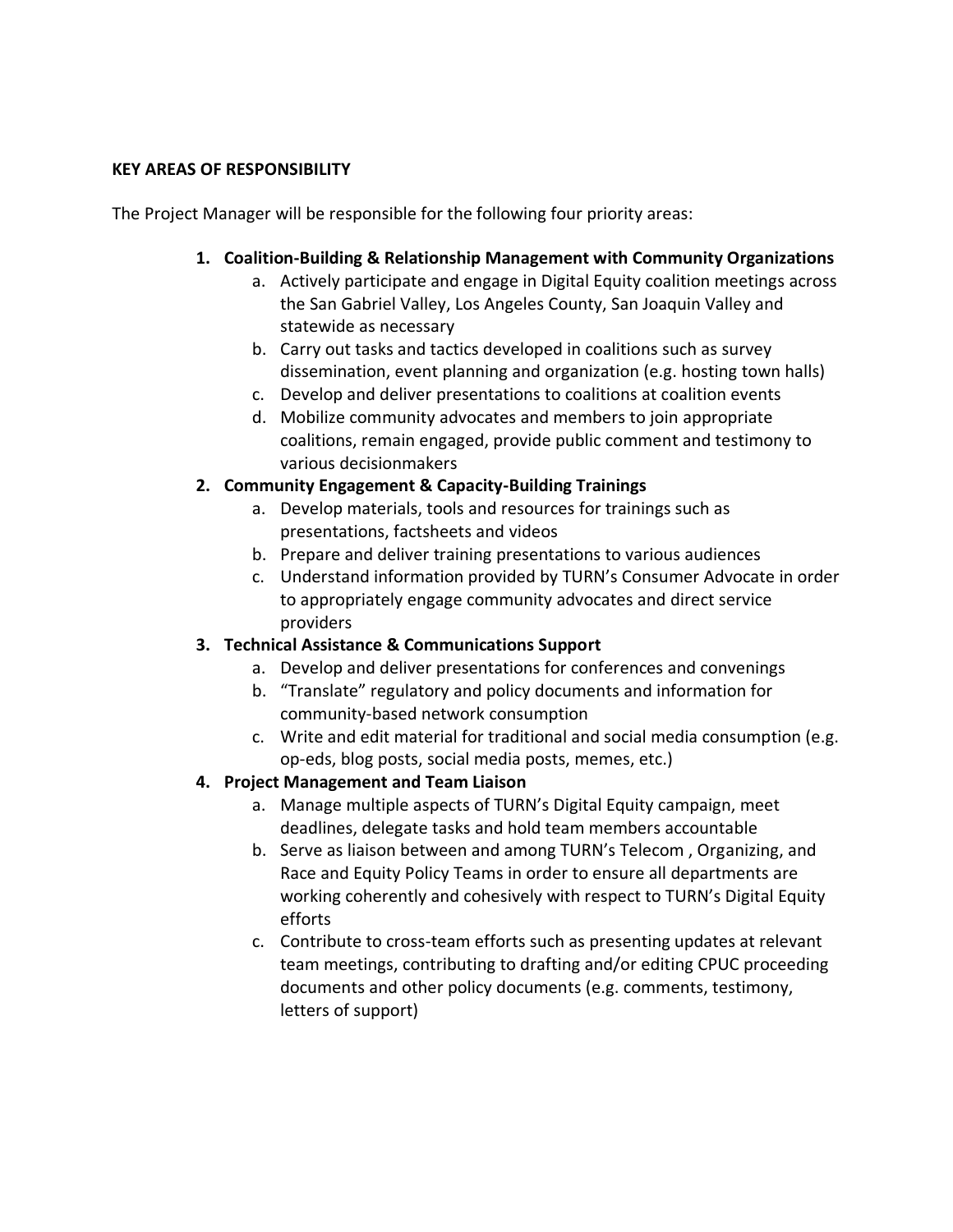#### **DESIRED QUALIFICATIONS**

TURN is seeking a Digital Equity Project Manager who can demonstrate experience and aptitude in as many of the following areas as possible:

- 3-5 years of relevant experience in nonprofit advocacy, coalition building, community organizing, capacity-building and policy issues
- Understanding of the political and non-profit landscape in the San Gabriel Valley and greater LA County;
- Exceptional relationship-building skills with diverse stakeholder groups;
- Experience organizing community groups and hosting community events;
- Passion for TURN's mission of advocating for telecommunications and broadband consumers
- Commitment to achieving economic and racial justice, and experience working in multiracial and multilingual organizations;
- Strong written and oral communications skills;
- Ability to write clearly about complex issues with minimal supervision;
- Excellent organizational skills;
- Ability to work on multiple projects under mandatory deadlines;

Preferred Qualifications:

- Understanding of telecommunications regulatory policy at the CPUC and Federal Communications Commission (FCC);
- Understanding of the telecommunications (e.g. landline and wireline telephone, mobile phone, broadband and internet service) industry;
- Bilingual Spanish/English; bicultural and biliterate in Spanish strongly preferred.

## **POSITION LEVEL / COMPENSATION & RETURN TO WORK POLICY**

Annual salary range for this position is \$85,000-100,000 and includes a comprehensive benefits package which includes full medical, dental, and vision coverage (100% paid for employees and 75% paid for spouse/partner and dependents); 401K with employer contribution; and generous vacation time. This position is based in the San Gabriel Valley. TURN has a temporary office space in Alhambra, CA. Candidates must be open to a hybrid (virtual/in-person) work situation.

TURN management prioritizes the health and wellness of staff and continuously monitors the public health context in order to provide guidance to staff with respect to in-person work and meetings. The Project Manager must be available for at least 1 in-office day and 1-3 in-person community meetings per week, so long as this is deemed safe by all participants. Once the COVID crisis subsides, The Project Manager position will continue to be a hybrid work position with occasional travel required.